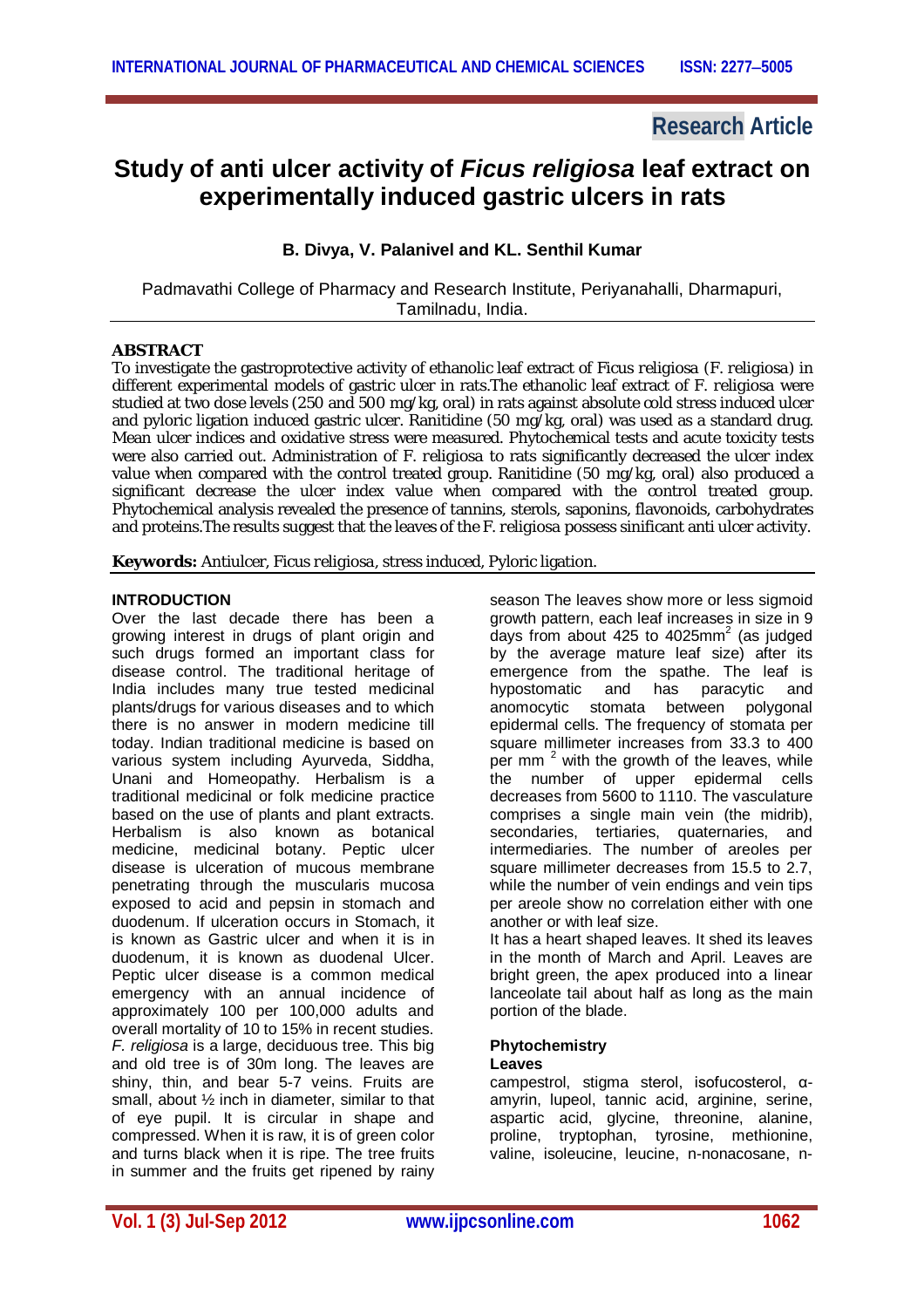hentricontanen, hexa-cosanol and noctacosan.

#### **MATERIALS AND METHODS Collection of plant material**

The leaf of *Ficus religiosa* (moraceae) was collected from Padmavathi college botanical garden. The plant was identified and authenticated by Prof.P.Jayaraman, Ph.D, Director, National Institute of Herbal Sciences, Sakthinagar, and Chennai. The voucher specimen number is PARC/2011/1025.

## **Preparation of the extract**

A weighed quantity (250g) of the crushed leaves extracted with ethanol (90%) in a Soxhlet extractor. The Ethanolic extract was concentrated to dryness under reduced pressure and controlled temperature (48°C– 50°C) with a rotavapour. The extract was dried in order to produce a dark green solid extract. The dark green extract was then subjected to various qualitative phytochemical studies.

### **Experimental animals**

Adult male and female rats of wistar albino strain weighing between 180-200g were obtained from the Animal House, Padmavathi College of pharmacy. They were kept in polypropylene cages and allowed to get acclimatized to a standard laboratory diet. The animals were adapted to laboratory condition for prior to the experiments and constant room temperature at 22°C–24°C with 12 hour day and night cycle. Feed and drinking water were provided ad libitum. The studies were performed with the approval of Institutional Animal ethical committee (IAEC) following the guide lines of CPCSEA.

#### **Acute oral toxicity study and selection of doses**

A safe oral dose of ELFR was determined through the acute oral toxic test in rats as described by the Organization of Economic Co-Operation and Development (OECD) as per 423 guidelines (OECD Guidelines for the Testing of Chemicals). The ELFR, at different doses up to 2000 mg/kg, was prepared by dissolving the extract in distilled water and the concentration was adjusted in such a way that it did not exceed 1 ml/100 g of the rat. The extract was then administered (p.o.) and animals were observed for behavioural changes, any toxicity and mortality up to 48 h. Two different doses (250 and 500 mg/kg, p .o) of ELFR were later chosen for this study based on the acute toxicity testing.

## **Anti-ulcer assays**

## **Pylorus ligation induced ulcer model:**

Albino rats were fasted in individual cages with measures taken to avoid corpophagy for 24hrs prior to the experiment with free access to water. The animals were divided into 4 groups. each consisting of six rats. After 30 min of oral administration of the vehicle/standard/extracts rats are anaesthetized with anesthetic ether. Secure the rat on operating table. Give an incision of 1 cm. long in the abdomen just below the sternum. Expose the stomach pass a thread around the pyloric sphincter and apply a tight knot. Ligation was done without causing any damage to the blood supply of the stomach. Close the abdomen wall by putting the sutures. Clean the skin from any blood spot and bleeding. Apply collodion over the wound. Keep the rat in a separate cage and allow it to recover. Animals were allowed to recover and stabilize in individual cages and were deprived of water during post-operative period. After 4 hrs. Of surgery, rats were sacrificed, abdomen is opened and stomach was removed, and the stomach contents are drained in centrifuge tube for biochemical estimation. Along the greater curvature the stomach is opened for ulcer scoring.

| Table 1: Animal protocols for Pylorus |
|---------------------------------------|
| ligation                              |

| S. No. | Group                    | <b>Dose</b> | <b>Animals</b> |  |
|--------|--------------------------|-------------|----------------|--|
| 1.     | Control (Vehicle)        | 1ml/100gm   |                |  |
| 2.     | Standard<br>(Ranitidine) | 50mg/kg     | 6              |  |
| 3.     | Ethanolic<br>extract     | 250mg/kg    | 6              |  |
| 4.     | Ethanolic<br>extract     | 500mg/kg    | 6              |  |

#### **Cold Stress induced ulcers (cold water immersion method).**

Albino rats between (180-200 gm.) and each group containing 6 animals were divided into 4 groups. After 30 min of oral administration of the vehicle/standard/extracts rats are placed in cold water vertically for 4hrs in individual restraint cages maintained at 22°c Then, they were taken out ,dried and injected with 30 mg/kg Evans blue i. v via the tail vein.10 min later , sacrificed with ether and stomachs are removed . Formal –saline (2%v/v) is then injected into the totally ligated stomachs for overnight storage. The next day, the stomachs opened along the greater curvature, were washed in warm water, and examined. Microscopically for ulcers with the help of hand lens (10x) Mean ulcer score for each animal is expressed as ulcer index. Gastric juice collected into centrifuge tubes and centrifuged at 1000 rpm for 10min and the volume was noted .the pH of the gastric juice was recorded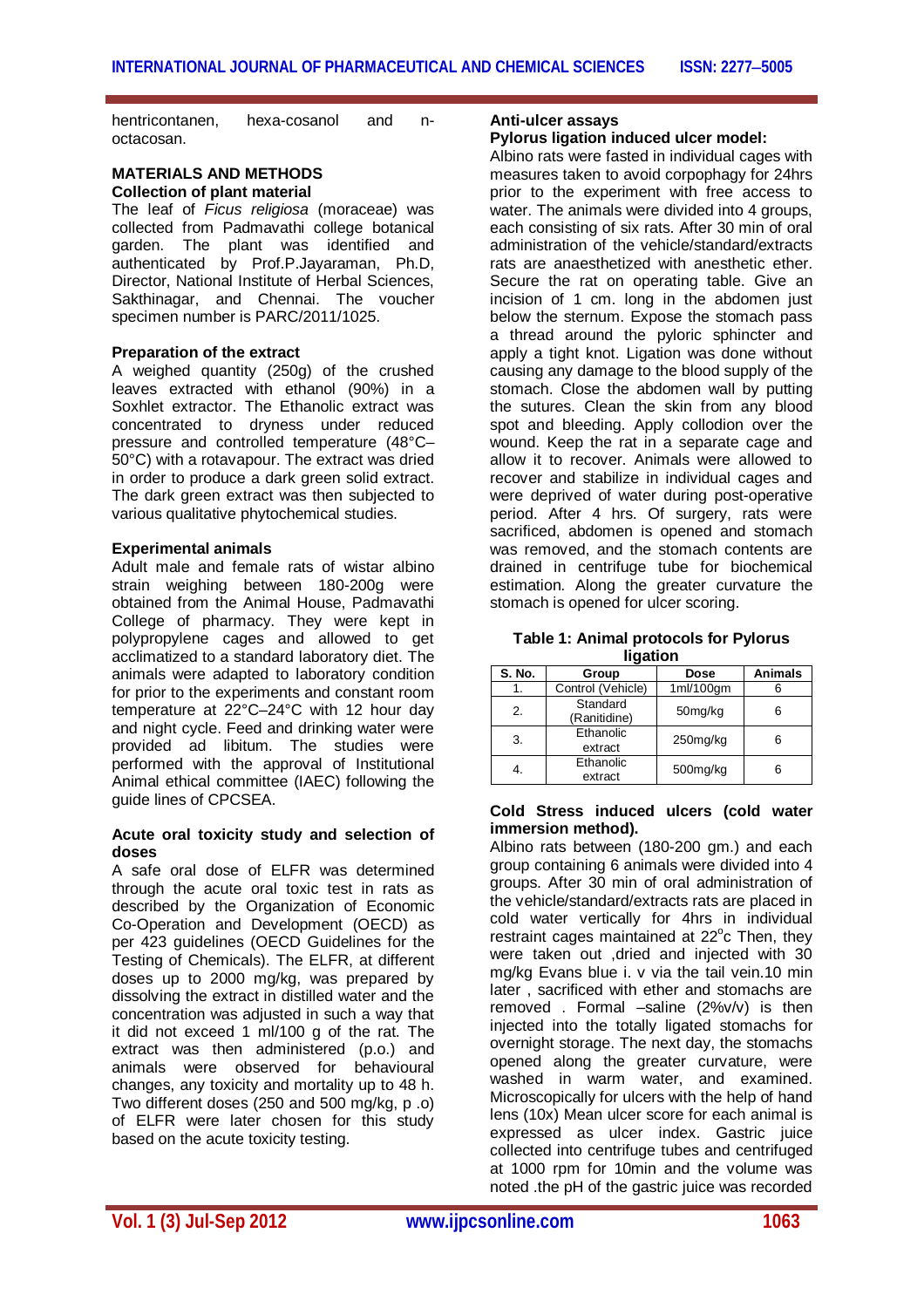by pH meter and the gastric content is subjected for analysis of free and total acidity.

#### **Table 2: Animal protocols for cold stress induce ulcer**

| S.<br>No. | Group                    | <b>Dose</b> | Animals |
|-----------|--------------------------|-------------|---------|
| 1.        | Control<br>(Vehicle)     | 1ml/100gm   | 6       |
| 2.        | Standard<br>(Ranitidine) | 50mg/kg     | 6       |
| 3.        | Ethanolic<br>extract     | 250mg/kg    | 6       |
| 4.        | Ethanolic<br>extract     | 500mg/kg    | 6       |

Ulcer index will be then calculated by adding the total number of ulcers per stomach and the total severity of ulcers per stomach.

#### **PHARMACOLOGICAL SCREENING Pylorus ligation induced ulcer**

#### **Table 3: Effect of** *F. religiosa* **leaf extract on ulcer index in pylorus ligation induced ulcer**

| Group | <b>Treatment</b>     | <b>Dose</b><br>(mg/kg) | Ulcer<br>index<br>$(mm^2/rat)$ | %<br><b>Protection</b> |
|-------|----------------------|------------------------|--------------------------------|------------------------|
|       | Control              | Pylorus<br>ligation    | $10.29 + 0.0$<br>2             |                        |
| ΙΙ.   | Ranitidine           | 50                     | $3.7 \pm 0.05**$               | 64.04                  |
| III.  | Ethanolic<br>extract | 250                    | $5.9 \pm 0.07*$                | 42.66                  |
| IV.   | Ethanolic<br>extract | 500                    | $4.03 \pm 0.07$<br>$***$       | 60.08                  |

Values are mean ± SEM (n=6) one way ANOVA followed by Student- Newman-keuls test.

\*represents significant at p<0.05 , \*\*represents more significant at p<0.01,

 $represents$  most significant at  $p<0.001$ .when compared to control group.

## **RESULTS**





| Table 4: Effect of F. religiosa leaf extract on volume of gastric juice, Total acidity and |  |
|--------------------------------------------------------------------------------------------|--|
| Free acidity in pylorus ligation induced ulcer.                                            |  |

| Group | Treatment         | Dose (mg/kg)     | <b>Volume of Gastric</b><br>Juice (ml) | <b>Free acidity</b><br>(m/eg/1)100g | <b>Total acidity</b><br>(m/eg/1)100g |
|-------|-------------------|------------------|----------------------------------------|-------------------------------------|--------------------------------------|
|       | Control           | Pylorus ligation | $3.3 \pm 0.17$                         | $31.9 \pm 0.50$                     | $90.4 \pm 0.54$                      |
|       | Ranitidine        | 50               | $1.5 \pm 0.14$ **                      | $6\pm 0.177***$                     | $9.7 \pm 0.15***$                    |
| III.  | Ethanolic extract | 250              | $1.9 \pm 0.17***$                      | $10.4\pm0.09***$                    | $21.7 + 0.24***$                     |
| IV.   | Ethanolic extract | 500              | $1.5 \pm 0.28$ ***                     | $2.1 \pm 0.18***$                   | $15.1 \pm 0.27***$                   |

Values are mean ± SEM (n=6) one way ANOVA followed by Student- Newman-keuls test

\*\* represents more significant at p<0.001. When compared to control group.

\*\*\* represents most significant at p<0.001. When compared to control group.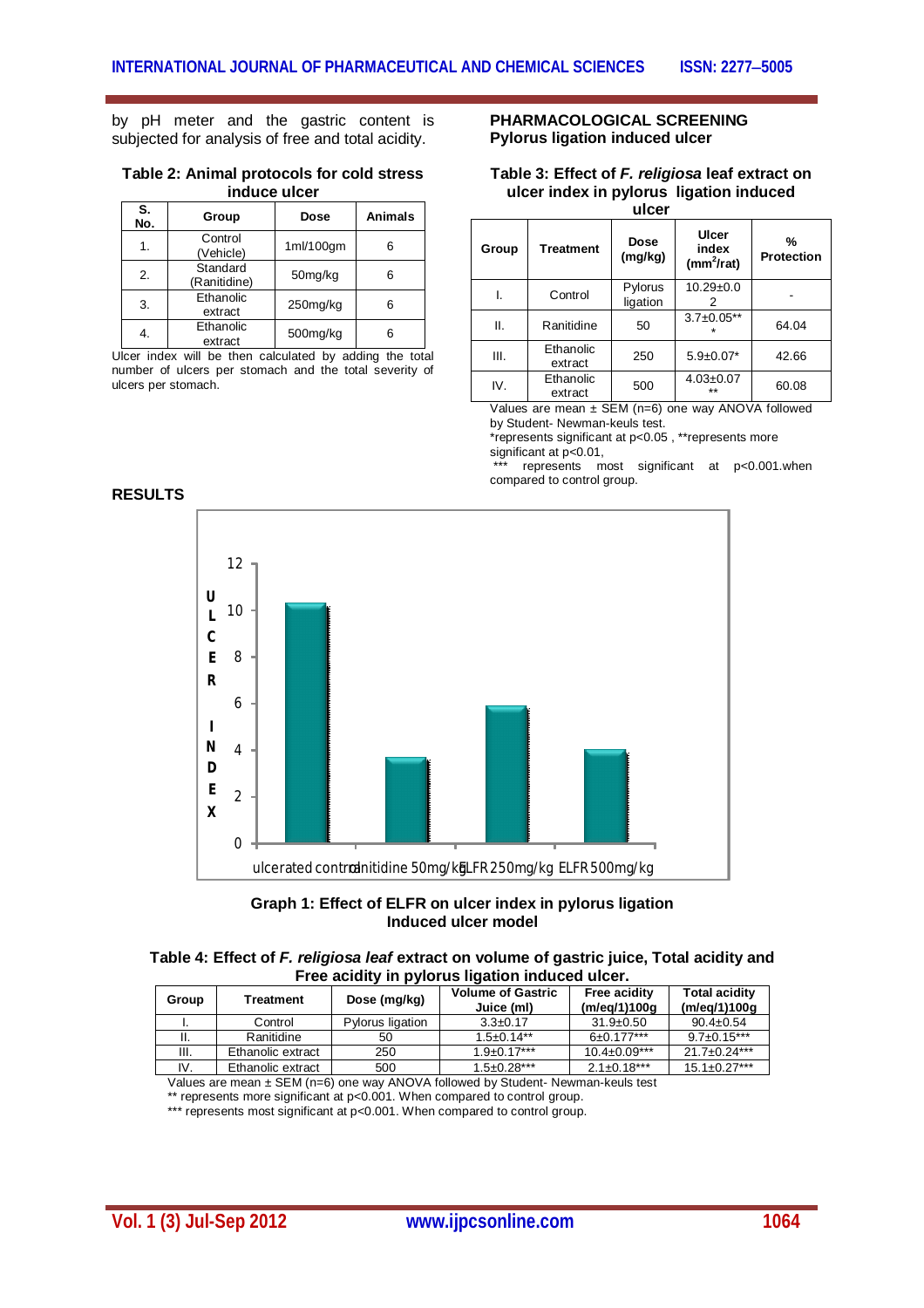## **6.3.2 Cold Stress induced ulcer**

## **Table 5: Effect of ELFR on volume and pH of gastric content in stress induced rats**

| S. No. | Treatment(mg/kg)            | Volume of gastric juice (ml) | pH of gastric juice |
|--------|-----------------------------|------------------------------|---------------------|
|        | Ulcerated control           | $5.28 \pm 0.12$              | $1.97 \pm 0.67$     |
|        | Ranitidine(50mg/kg)         | $3.92 \pm 0.71$              | $2.48 \pm 0.05$     |
| J.     | Ethanolic Extract(250mg/kg) | $4.04 \pm 0.07$ *            | $3.94 \pm 0.08^*$   |
| 4.     | Ethanolic Extract(500mg/kg) | $4.32 \pm 0.06**$            | $3.24 \pm 0.10^*$   |
| .      | . .                         | --------                     |                     |

Values are expressed as Mean ± SEM. \*p<0.05, \*\*p<0.01,

as compared with ulcerated control using one way ANNOVA followed by Dunnet test.

#### **Table 6: Effect of ELFR on free acidity and total acidity in Stress induced rats**

| S. No.   | Treatment (mg/kg)           | Free acidity (meg/L/100gm) | Total acidity (meg/L/100gm) |
|----------|-----------------------------|----------------------------|-----------------------------|
|          | Ulcerated control           | $37.33 \pm 1.80$           | $74.13 \pm 1.70$            |
|          | Ranitidine(50mg/kg)         | $14.40 \pm 0.36$           | 27.46±0.76                  |
|          | Ethanolic Extract(250mg/kg) | 24.66±0.66                 | 68.06±0.72                  |
|          | Ethanolic Extract(500mg/kg) | $22.60 \pm 0.93$ **        | $39.83 \pm 1.31**$          |
| $\cdots$ | ----                        | - - -<br>----              |                             |

Values are expressed as Mean ± SEM. \*p<0.05, \*\*p<0.01, as

compared with ulcerated control using one way ANNOVA followed by Dunnet test.

#### **Table 10: Effect of ELFR on ulcer index and % gastro protection in stress induced rats**

| S. No         | Treatment (mg/kg)           | <b>Ulcer index</b><br>(Mean± SEM) | % Gastro protection |
|---------------|-----------------------------|-----------------------------------|---------------------|
|               | Ulcerated control           | $4.7 \pm 0.29$                    |                     |
| 2             | Ranitidine(50mg/kg)         | $1.88 + 0.11$                     | 60                  |
| 3             | Ethanolic Extract(250mg/kg) | $4.21 \pm 0.11$                   | 29.70               |
|               | Ethanolic Extract(500mg/kg) | $2.35 \pm 0.15$ **                | $62**$              |
| $\sim$ $\sim$ |                             |                                   |                     |

Values are expressed as Mean ± SEM. \*p<0.05, \*\*p<0.01, as compared

with ulcerated control using one way ANNOVA followed by Dunnet test.



**Graph 2: Effect of Ethanolic leaf extract of** *F. religiosa* **on ulcer index in Stress induced ulcer**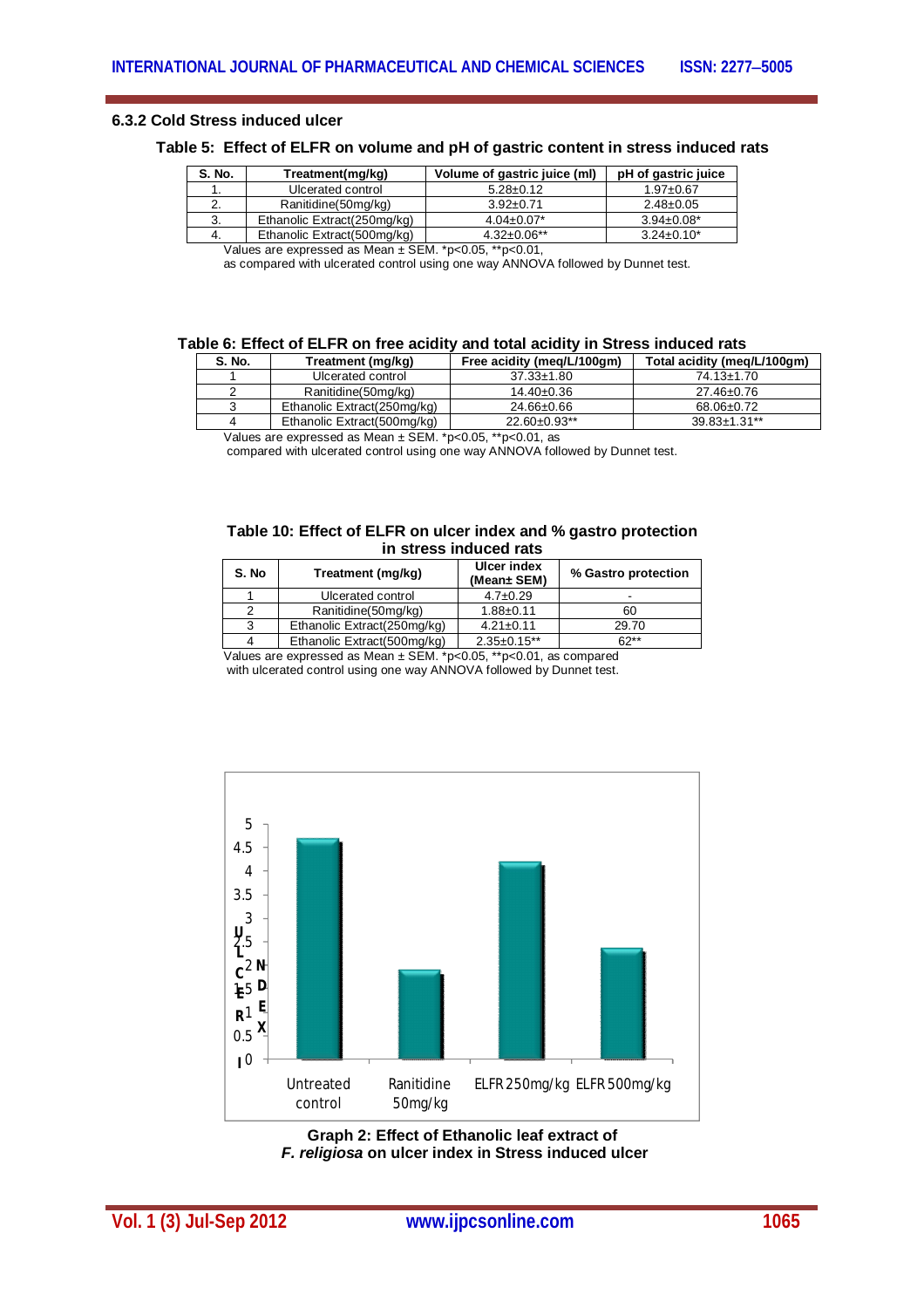## **DISCUSSION**

Peptic ulcer and gastritis have been associated with multipathogenic factors and could be due to disturbances in natural balances between the aggressive factors (e.g. of acid, bicarbonate, pepsin) and maintenance of the mucosal integrity through the endogenous defence mechanism. *F. religiosa*  has been reported to exert several<br>pharmacological properties such as pharmacological properties such as anthelmintic, antibacterial, anti-diabetic and antioxidant, wound healing, anti-inflammatory, analgesic and antilipid peroxidation, anticonvulsant, and anti-amnesic activities. Despite claim of its potential in the treatment of gastric ulcer, this plant has so far not been screened for anti-ulcer activity. Thus, we take this opportunity to report the preliminary findings on anti-ulcer potential of *F. religiosa*  leaf ethanolic extract for the first time here. The present study demonstrated the potential of ELFR to significantly reduced gastric ulceration as indicated by the reduction in ulcer index in the Pylorus induced and Cold stress induced assays. Based on further findings using the PL assay, the extract was suggested to act by reducing the volume of gastric juice secreted, gastric free and total acidities. These results suggested that ELFR possesses anti-secretory potency as well as acid neutralizing effect. It is also possible to suggest that the observed antiulcer activity associated with *F. religiosa* is the ability to exhibit antioxidant activity as cited above. Oxidative stress, resulting from the increase production of oxygen derived free radicals (e.g. superoxide anion, hydrogen peroxide and hydroxyl radicals), has been known to take part in the pathogenesis of various diseases including gastric ulcer and antioxidants help to protect cells from damage elicited by oxidative stress while enhancing the body's defense systems against degenerative diseases.

*F. religiosa* leaf extract had been reported to possess antioxidant activity and to contain various types of compounds such as flavonoids, saponins, carbohydrates, proteins, glycosides and tannins. The anti-ulcer activity is probably due to the presence of bioactive compounds like flavonoids, and tannins. Tannins have astringent action, precipitating proteins of mucosal membranes and skin. Some tannins suppress the gastric secretion and having a local action of protecting the gastric mucosa. Statistical analysis revealed that Ethanolic extract of leaves of *F.religiosa*  contains antiulcer activity due to the presence of flavonoids and sterol viz. Stigmasterol.

## **Effect of ELFR in pylorus ligated rats**

Pylorus ligation in ulcerated control group had produced ulcer in all animals and the mean ulcer index was 10.29±0.02 indicating the ulcerogenic effect. Mean gastric content volume as 3.3±0.17, free acidity as 31.9±0.50, total acidity as  $90.4 \pm 0.54$ , indicating the ulcer production in animals. However, the ulcer index showed significant dose dependent reduction in the animal pre-treated with ELFR 250 mg/kg (UI;5.9  $\pm$  0.07) and 500 mg/kg (UI; 4.03 ± 0.07).It indicated 42.66% gastro protection at 250 mg/kg and 60% gastro protection at 500 mg/kg as compared with ulcerated control. The results indicate that the higher dose of ELFR i.e. 500 mg/kg was effective in protecting ulcers in pylorus ligated rats. Pylorus ligation had produce ulcers in all animals pre-treated with Ranitidine 50 mg/kg. However, ulcer index  $(3.7 \pm 0.05)$  showed significant reduction as compared with ulcerated control and showed 64 % gastro protection.

#### **Effect of ELFR in Cold stress induced ulcer**

Water Immersion stress is the one of the best model of stress in rats to induce ulcer. The model provides both emotional stress as well as physiological stress to the animal. In case of water immersion induced stress in rats, the ethanolic extract showed significant ulcer inhibition.

Stress induced ulcerated control group had produced ulcer in all animals and the mean ulcer index was  $4.73 \pm 0.29$  indicating the ulcerogenic effect. However, the ulcer index showed significant dose dependent reduction in the animal pre-treated with ethanolic extract 250 mg/kg (UI;  $4.21 \pm 0.11$ ) and 500 mg/kg (UI;  $2.35 \pm 0.15$ ). It indicated 29.70% gastro protection at 250 mg/kg and 62% gastro protection at 500 mg/kg as compared with ulcerated control. The results indicate that the higher dose of ELFR i.e. 500 mg/kg was effective in protecting ulcers in cold stress induced model. Cold stress had produced ulcers in all animals pre-treated with Ranitidine 50 mg/kg. However; ulcer index  $(1.88 \pm 0.11)$ showed significant reduction as compared with ulcerated control and showed 60 % gastro protection.

In conclusion, the present study provided preliminary data for the first time that the leafof *F. religiosa* possesses significant anti-ulcer activity in animal models.It has a gastric antisecretory and acid neutralizing effect that are comparable to reference drug ranitidine. The anti-ulcer activity is probably due to the presence of bioactive compounds like flavanoids, saponin and tannins. Further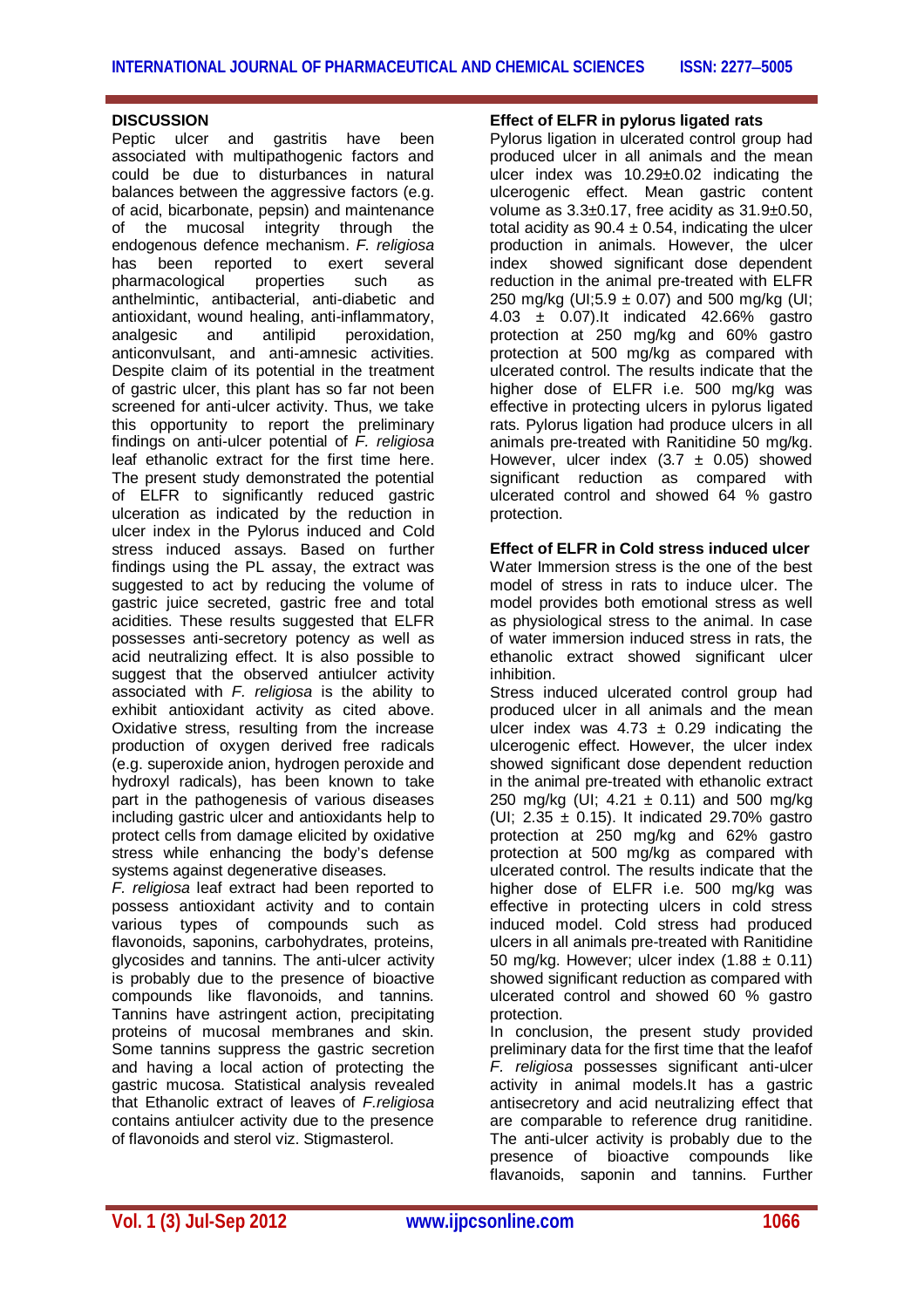studies are required to confirm the exact mechanism underlining the ulcer healing and protecting property of the extract and to identify the chemical constituents responsible for it.

## **REFERENCES**

- 1. Elisabetsky E, Costa-Campos L. Medicinal plant genetic resources and<br>international co-operation: the international co-operation: the<br>Brazilian perspective. perspective. Ethanopharmacol.1996;51:111-19.
- 2. Joy PP, Thomas J, Mathew S and Skaria BP. MedicinalPlants. Tropical Horticulture Vol. 2. (eds. Bose, T.K., Kabir,J., Das, P. and Joy, P.P.). NayaProkash, Calcutta, 2001;449- 632.
- 3. Arulmozhi S and Sathiya NL. Phcog Rev. 2007;1:163-170
- 4. Naira N, Rohini RM, Syed MB and Amit KD. Wound healingactivity of the hydro alcoholic extract of Ficusreligiosa leaves in rats. Internet J Altern Med. 2009;6:2-7.
- 5. Damanpreet S and Rajesh KG. Anticonvulsant effect of Ficusreligiosa: Role of serotonergic pathways. J Ethnopharmacol. 2009;123:330-4.
- 6. Panit R, Phadke A and Jagtap A. Antidiabetic effect of Ficusreligiosa extract in streptozotocin-induced diabetic rats. J Ethnopharmacol. 2010;128:462-6.
- 7. Agarwal V and Chauhan BM. A study on composition andhypolipidemic effect of dietary fibre from some plant foods. Plant Foods Hum Nutr. 1988;38:189-97.
- 8. Mallurvar VR and Pathak AK. Studies on immunomodulatoryactivity of Ficusreligiosa. Indian J Pharm Educ Res. 2008;42(4):343-347.
- 9. Kalpana G and Rishi RB. Ethnomedicinal Knowledge andhealthcare practices among the Tharus of Nwalparasidistrict in central Nepal. For Ecol Manage. 2009;257:2066-72.
- 10. Chopra RN and Chopra S. Indigenous Drugs of India.2 nd ed.Calcutta: Dhur and Sons; 1958;606.
- 11. Deepika Paliwal1, Krishna Murti, Yashpal Sangwan, Manish Kaushik and Divya Kiran. Preliminary and Pharmacological profile of ficusreligios a overview Pharmacologyonline. 2011;3:387-395.
- 12. Warrier PK, Indian medicinal plants-A compendium of 500 species, Orient Longman Ltd.Chennai, 1996;3:38-39.
- 13. Kapoor LD. Handbook of Ayurvedic Medicinal Plants, CRC Press, Boca Raton, 1990;149-150.
- 14. Khanom F, Kayahara H and Tadasa K. Superoxide-scavenging and<br>prolylendopeptidase inhibitory prolylendopeptidase activities of Bangladeshi indigenous medicinal plants. Biosci.Biotechnol. Biochem. 2000;64:837-840.
- 15. Babu K, Shankar SG and Rai S. Comparative pharmacognostic studies on the barks of four Ficusspecies. Turk J Bot. 2010;34:215-224.
- 16. Swami KD and Bisht NPS Constituents of Ficusreligiosa and Ficusinfectoria and their biological activity. J Indian Chem Soc. 1996;73:631.
- 17. Swami KD, Malik GS and Bisht NPS. Chemical investigation of stem bark of Ficusreligiosa andProsopisspicigera. J Indian Chem Soc. 1989;66:288–289
- 18. Joseph B and Justin SR. Phytopharmacological and Phytochemical Properties of Three Ficus Species - An Overview, International Journal of Pharma and Bio Sciences, 2010.
- 19. Margareth BCG and Miranda JS. Biological Activity of Lupeol.<br>International journal of biomedical International journal of and pharmaceuticalsciences.2009:46- 66
- 20. Husain A, Virmani OP, Popli SP, Misra LN, Gupta, MM, Srivastava, GN, Abraham Z and Singh AK.Dictionary of Indian Medicinal Plants, CIMAP, Lucknow, India, 1992:546.
- 21. Panda SK, Panda NC and Sahue BK. Effect of tree leaf tannin on dry matter intake by goats. Indian Vet J. 1976;60:660-664.Pharmacologyonline 2011;3:387-395 newsletter Paliwalet al.394.
- 22. Prasad S, Kalra N and Shukla Y. Hepatoprotective Effects of Lupeol and Mango Pulp Extract of Carcinogen Induced Alteration In Swiss Albino Mice, Molecular Nutrition & Food Research. 2007;51(3):352-9.
- 23. Suryawanshi K, Khakre S, Chourasia A, Chaurasiya PK, Pawar RS and Jhade D. Hepato-protectiveactivity of stem bark extract of FicusReligiosa Linn in Rat. International Journal of Biomedical Research. 2011;8:466-475